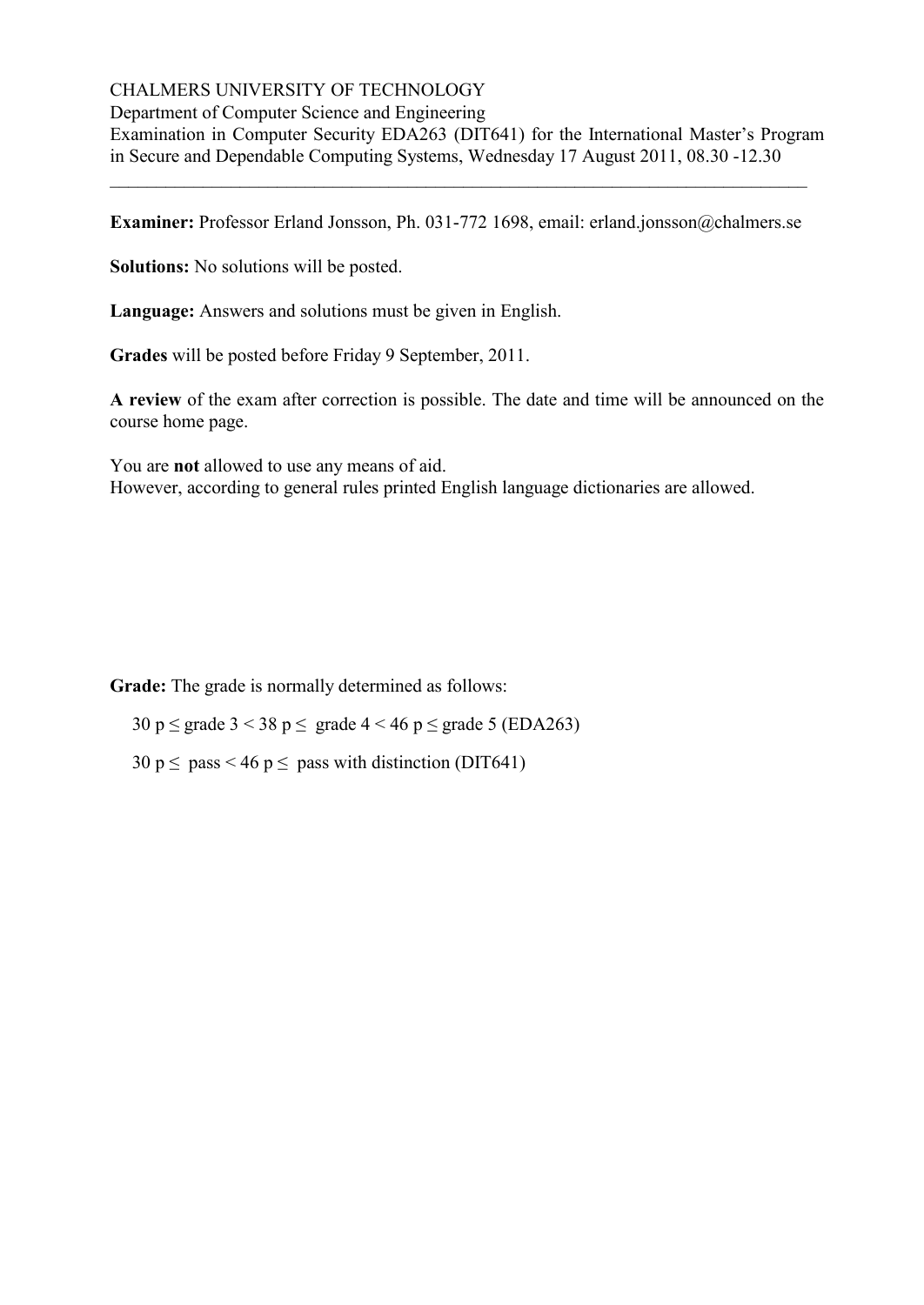# **1. Authentication**

a) Define what is meant by authentication.

b) Define what is meant by authorization.

c) Describe the four steps of an authentication procedure.

d) The information used for authentication can be of three (or potentially four) fundamentally different kinds. Describe and exemplify those. (8p)

## **2. Cryptography**

a) Describe the basic principles and characteristics of asymmetric crypto systems.

b) Suppose A wants to send a symmetric encryption key to B, so that nobody else can intercept and read it. Suggest how this can be done using asymmetric cryptography.

c) Suggest an improved method, which ensures that the symmetric key came from A. (8p)

## **3. Intrusion detection**

a) The function of an intrusion detection system (IDS) can be described by the false alarm rate. Define what is meant by this term. There are (at least) two other terms that describe the basic function of an IDS in terms of the attack vs alarm relation. Name and give a definition of these.

b) There is a fundamental reason why the false alarm rate is one of the biggest problems for IDS's, a reason that is generally applicable to many types of systems that have certain characteristics, and not only to IDS's. Describe this problem in some detail and explain why it is applicable to IDS's. Give a numeric example. (8p)

# **4. The Bell-La Padula security model**

Each operating system has a set of subjects *S* and a set of objects *O.* For each subject *s* in *S*  and object  $o$  in  $O$  there is a "security class"  $C(s)$  and  $C(o)$  respectively.

Give a detailed description of the Bell-La Padula security model and name the two properties that characterize the model. Give a mathematical description of those properties. Also, discuss what kind of model it is and its use. There is a "twin" model to the Bell-La Padula model that reflects another security aspect. Describe very briefly the twin model and its relation to the Bell-La Padula model. (8p)

# **5. A basic system model of security and dependability.**

a) The course has suggested a system model for the integrated concept of computer security and dependability. The model describes security and dependability attributes, such as e.g. reliability and availability. The model can also describe the system's interaction with its users and environment, e.g. in terms of attacks and failures. Draw a figure that describes the model, and give a thorough explanation of it.

b) The model can be used to define fundamental security "defence lines", i.e. basic methods to avoid system failures. Please explain.

c) Finally, discuss the concept of (failure) latency in the model and its implication for the behavioural attributes. (10p)